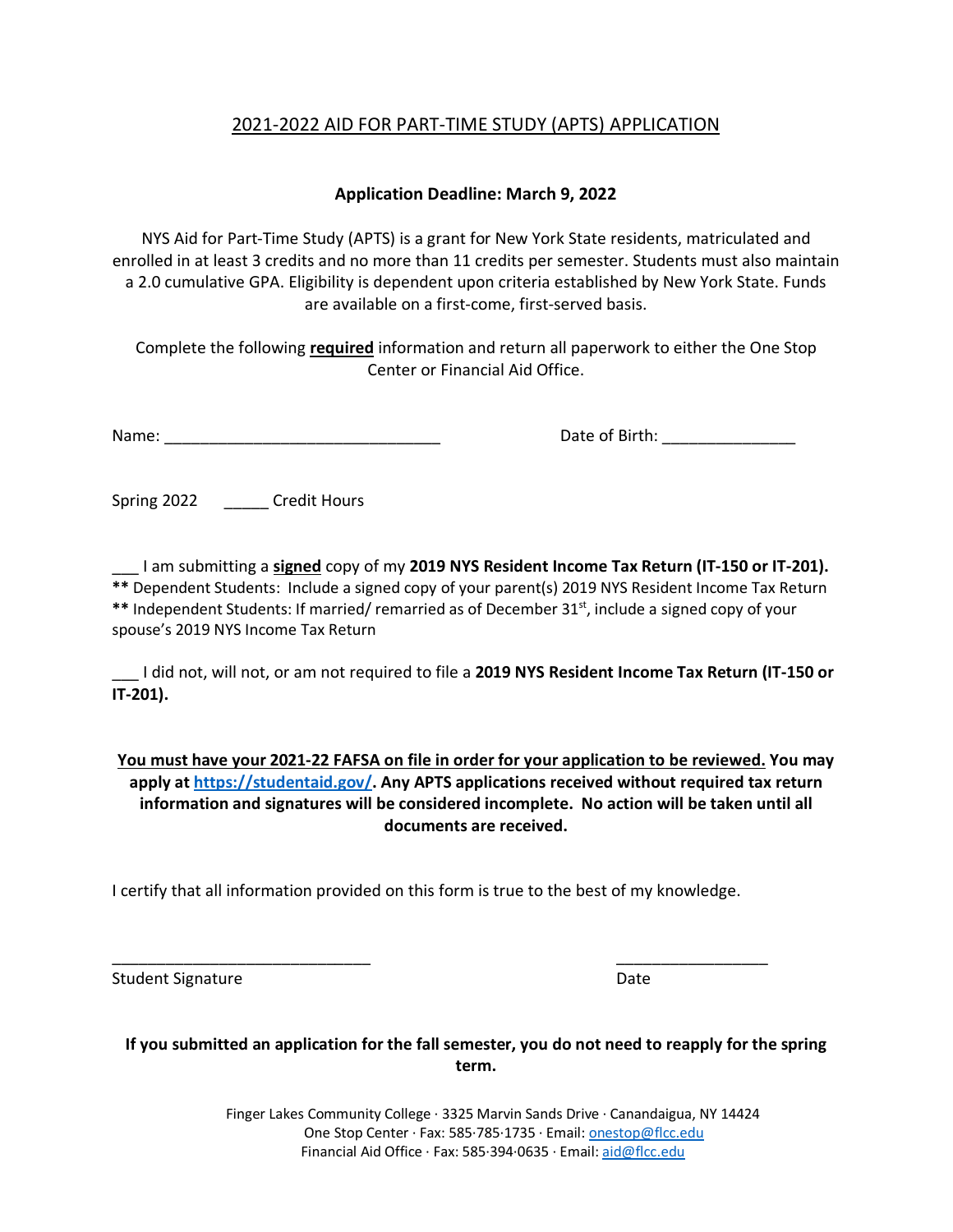# **Aid for Part-Time Study (A.P.T.S.) Application**

#### **Academic Year 2 0 2 1**  $-2$  2

| Submit completed application to your school's Financial Aid Office<br><b>SCHOOL NAME Finger Lakes Community College</b>                                                                                                                              |                              |                                                         |                         |
|------------------------------------------------------------------------------------------------------------------------------------------------------------------------------------------------------------------------------------------------------|------------------------------|---------------------------------------------------------|-------------------------|
| 1. Social Security Number                                                                                                                                                                                                                            | 2. Student ID                |                                                         |                         |
| 3. Date of Birth (MM/DD/YYYY)                                                                                                                                                                                                                        |                              |                                                         |                         |
| 4. Last Name                                                                                                                                                                                                                                         |                              | <b>First Name</b>                                       | MI                      |
| 5. Address: number, street, apartment                                                                                                                                                                                                                |                              |                                                         |                         |
| City or Town                                                                                                                                                                                                                                         |                              | <b>State</b>                                            | Zip Code                |
| Home Phone Number<br>E-mail Address                                                                                                                                                                                                                  |                              | <b>Work Phone Number</b>                                |                         |
| 6. Are you a legal resident of New York State? (See instructions on page 3.)<br>7. Check the box that applies to you (See instructions on page 3.)<br>Citizen<br>$\Box$ Eligible Non-Citizen                                                         |                              | $\mathbf{1}$<br>□ Not a Citizen or Eligible Non-Citizen | $\Box$ NO<br><b>YES</b> |
| 8. Marital status (Check only one box)<br>$\Box$ Married<br>$\Box$ Single                                                                                                                                                                            | □ Separated/Divorced/Widowed |                                                         |                         |
| <b>9.</b> If married, enter the date you were married. If separated/divorced or widowed,<br>give earliest date on which you were separated/divorced or widowed.                                                                                      |                              |                                                         | (MM/YYYY)               |
| 10. Have you graduated, or will you graduate from high school in the United States; or have you received or will you<br>receive a GED?<br>$\Box$ YES                                                                                                 | $\Box$ NO                    |                                                         |                         |
| 11. Will all or part of your tuition charges be paid or reimbursed by an employer? $\Box$ YES $\Box$ NO<br>If yes, enter amount if known $\$$                                                                                                        |                              |                                                         |                         |
| APPLICANT/SPOUSE (IF MARRIED) INCOME STATEMENT - (All applicants must answer Questions 11 and 12.)<br>12. Enter your exemptions and income, which is your combined taxable income and required pension and annuity income,<br>in the boxes provided. |                              |                                                         |                         |

For the 2021-2022 academic year students will use prior-prior tax data (2019 tax information) to complete both their federal and New York State financial aid applications. Prior-prior year data will also be used when completing the APTS application for 2021-2022.



| Spouse's Separate Income Only |          |  |       |
|-------------------------------|----------|--|-------|
| Income<br>Exemptions          |          |  |       |
|                               |          |  | .00   |
|                               | DOLI ARS |  | Cents |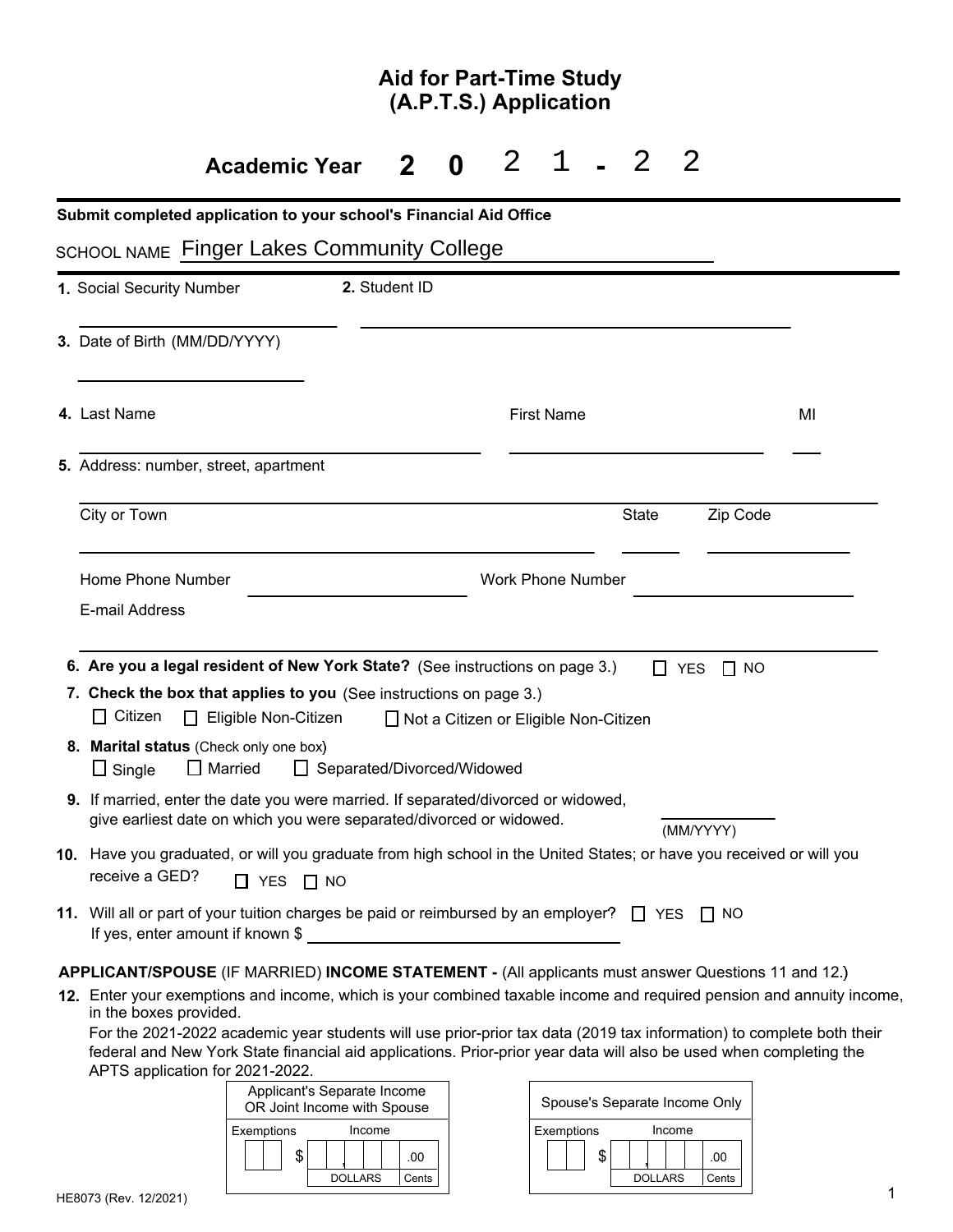- **13.** Were you eligible to be claimed or were you claimed as a dependent on your parents' New York State or federal tax return for the previous year?
	- 1 YES If yes, YOU MUST REPORT PARENTS' INCOME below.
	- $2 \Box$  NO If no, read and sign the affirmation on the bottom of this page and if married, your spouse must also sign and enter Social Security number. If you have dependents of your own other than a spouse, check this box.

If you answered "YES" to question 12, that is, you were claimed or were eligible to be claimed as a tax dependent, you must report parental income in question 14. If your parents (stepparents, adoptive parents) filed a tax return as married, you must report total income for both parents.

**14.** EXCLUSION OF PARENTS' INCOME - If your parents are divorced, separated, never married or one of your parents<br>is deceased, report in question 14 the income of the parent with whom you lived most in the previous year o had custody or would have had custody if you were a minor.

TO EXCLUDE THE INCOME OF PARENT1 (Stepparent, adoptive parent) OR PARENT2 (stepparent2, adoptive parent2) give the reason by checking the appropriate box. Enter the date of death or separation/divorce and enter the amount of support received if separated/divorced. Only one parent's income can be excluded for separation/divorce.

| To exclude PARENT1's Income                                                                                                           | 1 <sup>1</sup> PARENT1 deceased<br>PARENT1 separated<br>or divorced                   | <b>GIVE EARLIEST DATE</b> | Month Year        |  |  |  |  |
|---------------------------------------------------------------------------------------------------------------------------------------|---------------------------------------------------------------------------------------|---------------------------|-------------------|--|--|--|--|
| To exclude PARENT2's Income                                                                                                           | 1 <sup>[1</sup> ] PARENT2 deceased<br>2 <sup>D</sup> PARENT2 separated<br>or divorced | <b>GIVE EARLIEST DATE</b> | <b>Month Year</b> |  |  |  |  |
| Support Amount - Enter the amount of support received for you from the parent<br>whose income is to be excluded. If none, enter zero. |                                                                                       |                           |                   |  |  |  |  |

(Note: Any separation must be by judicial decree or pursuant to an agreement of separation which is filed by a court of competent jurisdiction.)

### **15. ENTER PARENTS' EXEMPTIONS AND INCOME IN THE BOXES PROVIDED.**

For the 2021-2022 academic year students will use prior-prior tax data (2019 tax information) to complete both their federal and New York State financial aid applications. Prior-prior year data will also be used when completing the APTS application for 2021-2022. A

|   | OFFICE USE ONLY |  |  |       |  |     |  |
|---|-----------------|--|--|-------|--|-----|--|
| А |                 |  |  |       |  | .00 |  |
| P |                 |  |  |       |  | .00 |  |
| S |                 |  |  |       |  | .00 |  |
|   |                 |  |  |       |  | .00 |  |
|   | <b>DOLLARS</b>  |  |  | Cents |  |     |  |

- Parent2's Separate Income Exemptions Income \$ Parent1's Separate Income OR Joint Income with Parent2 Exemptions Income | Exemptions Income | S  $\texttt{\$} \texttt{\$} \texttt{\$} \texttt{\$} \texttt{\$} \texttt{\$} \texttt{\$} \texttt{\$} \texttt{\$} \texttt{\$} \texttt{\$} \texttt{\$} \texttt{\$} \texttt{\$} \texttt{\$} \texttt{\$} \texttt{\$} \texttt{\$} \texttt{\$} \texttt{\$} \texttt{\$} \texttt{\$} \texttt{\$} \texttt{\$} \texttt{\$} \texttt{\$} \texttt{\$} \texttt{\$} \texttt{\$} \texttt{\$} \texttt{\$} \texttt{\$} \texttt{\$} \texttt{\$} \texttt{\$} \texttt{\$} \texttt{\$
- **16. ALL PERSONS WHOSE INCOMES ARE LISTED IN QUESTIONS 11 AND 14** must read and sign the affirmation. AFFIRMATION - I hereby certify that all the information provided by me upon this application is accurate and complete. This information will be accepted for all purposes as the equivalent of an affidavit and, if it contains a false statement, shall subject me to the same penalties for perjury as if I had been duly sworn. I authorize the school to release to Higher Education Services Corporation (HESC) any information requested pertinent to this application. I consent to the verification by HESC of any statement made herein and authorize the NYS Department of Taxation and Finance to release to HESC certified copies of my personal income tax returns. I consent to the release by HESC of such information as may be provided by law or regulation in the course of financial aid program administration.

| <b>Student's Signature</b>                                                     |  | Date |                                      |                                    |
|--------------------------------------------------------------------------------|--|------|--------------------------------------|------------------------------------|
|                                                                                |  |      | Spouse's<br><b>SSN</b>               |                                    |
| <b>Student's Spouse's Signature</b>                                            |  | Date |                                      | First 3 Letters of                 |
|                                                                                |  |      | Parent1's                            | Parent1's                          |
|                                                                                |  |      | <b>SSN</b>                           | Last Name                          |
| Parent1's Signature                                                            |  | Date |                                      | First 3 Letters of                 |
|                                                                                |  |      | Parent <sub>2</sub> 's<br><b>SSN</b> | Parent <sub>2's</sub><br>Last Name |
| Parent2's Signature                                                            |  | Date |                                      |                                    |
| BRING OR MAIL THE COMPLETED APPLICATION TO YOUR SCHOOL'S FINANCIAL AID OFFICE. |  |      |                                      |                                    |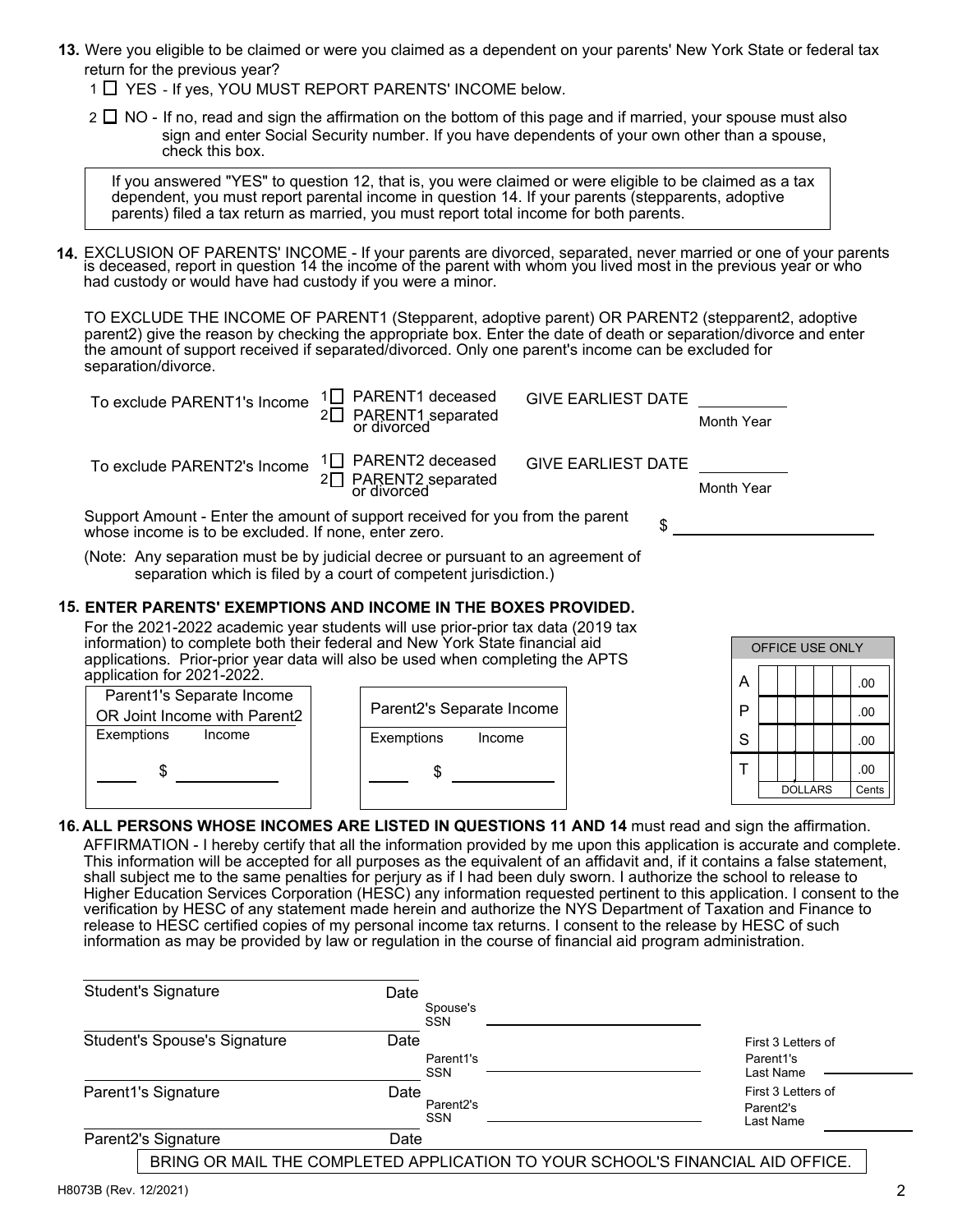**WHAT IS APTS?** The AID FOR PART-TIME STUDY program is a grant program financed by New York State in conjunction with participating educational institutions throughout the state. The program provides up to \$2,000 per year to help part-time undergraduate students meet their educational expenses.

**WHO IS ELIGIBLE FOR APTS?** To be considered for an APTS award, a student must:

- **Be a United States citizen or eligible noncitizen**
- Be a legal resident of New York State
- Have graduated from a high school in the United States, earned a GED, or passed a federally approved "Ability to Benefit" test as defined by the Commissioner of the State Education Department
- Be enrolled as a part-time student
- Be matriculated in an approved program of study in a participating New York State secondary institution
- Be in good academic standing; Have achieved at least a cumulative "C" average after having received the equivalent of two full years of payment of state-sponsored student financial aid
- Be charged at least \$100 tuition per year
- Not have exhausted Tuition Assistance Program (TAP) eligibility
- Not be in default on a Federal or State student loan or on any repayment of state awards
- Meet income eligibility limitations

**WHAT ARE THE INCOME LIMITS?** Income means the taxable income as taken from the New York State income tax return plus any state, local or federal pension and annuity income, if applicable.

- If you were claimed as a tax dependent by your parents, family income (i.e., taxable income of student and parents) cannot exceed \$50,550.
- If you were not eligible to be claimed as a tax dependent by your parents, income (i.e., taxable income of student and/or spouse, if married as of December 31st) cannot exceed \$34,250.
- If you were not eligible to be claimed as a tax dependent by your parents but you were eligible to claim dependents of your own other than yourself and/or your spouse, income (i.e., taxable income of student and spouse) cannot exceed \$50,550.

#### **HOW DOES A STUDENT APPLY FOR AID FOR PART-TIME STUDY?** Complete the application using these instructions. **Mail or bring the completed application to your school's financial aid office. Do not return the application to Higher Education Services Corp. This will delay consideration of your application.**

Read the instructions before making any entries. If you need further help, or if you need clarification of a particular issue, contact your Financial Aid Officer.

#### **1-5. SOCIAL SECURITY NUMBER, STUDENT ID, DATE OF BIRTH, NAME, ADDRESS, E-MAIL ADDRESS.** Enter all the information requested.

#### **6. NEW YORK STATE RESIDENT.**

- Check YES if any of the following apply to you...
	- − you now reside in New York State AND will be an undergraduate AND you lived in New York State for the last 2 terms of high school, or
	- − you were a legal resident when you entered military service, Vista or Peace Corps AND have reestablished New York State residency within 6 months after release from such service, or
	- − you have resided in New York State for at least 12 months immediately preceding the first term for which you are seeking aid AND have established domicile (permanent residence) in New York State.
	- − If the student is a member of the armed forces who is not a legal resident of New York State but who is stationed on fulltime active duty in New York State, the residency requirement is waived effective with the 2005-06academic year. To qualify for the waiver, the student must submit official documentation confirming full-time active duty status and duty station.
	- If the student is the spouse or dependent of a member of the armed forces who is not a legal resident of New York State but who is stationed on full-time active duty in New York State, the residency requirement is waived effective with the 2005-06 academic year. The student must submit official documentation confirming both full-time duty status and duty station of the member of the armed forces and the student's status as spouse or dependent of that person.
- Check NO if...
	- − you are financially dependent on your parents and neither of them is a New York State resident, or
	- − your parents are separated or divorced and the parent with whom you are living is not a New York State
	- − resident, or
	- − you reside in New York State for the sole purpose of attending college, or
	- − none of the above conditions apply to you.

\* If you have selected that you are not a NYS resident, and/or not a citizen or eligible non-citizen, please complete this application form **and** complete the NYS DREAM Act application at https://nysdream.applyists.net/

**7. UNITED STATES CITIZENSHIP OR ALTERNATE REQUIREMENTS.** Check the box that applies to you. You must check one of the three boxes. Proof of your status may be required.